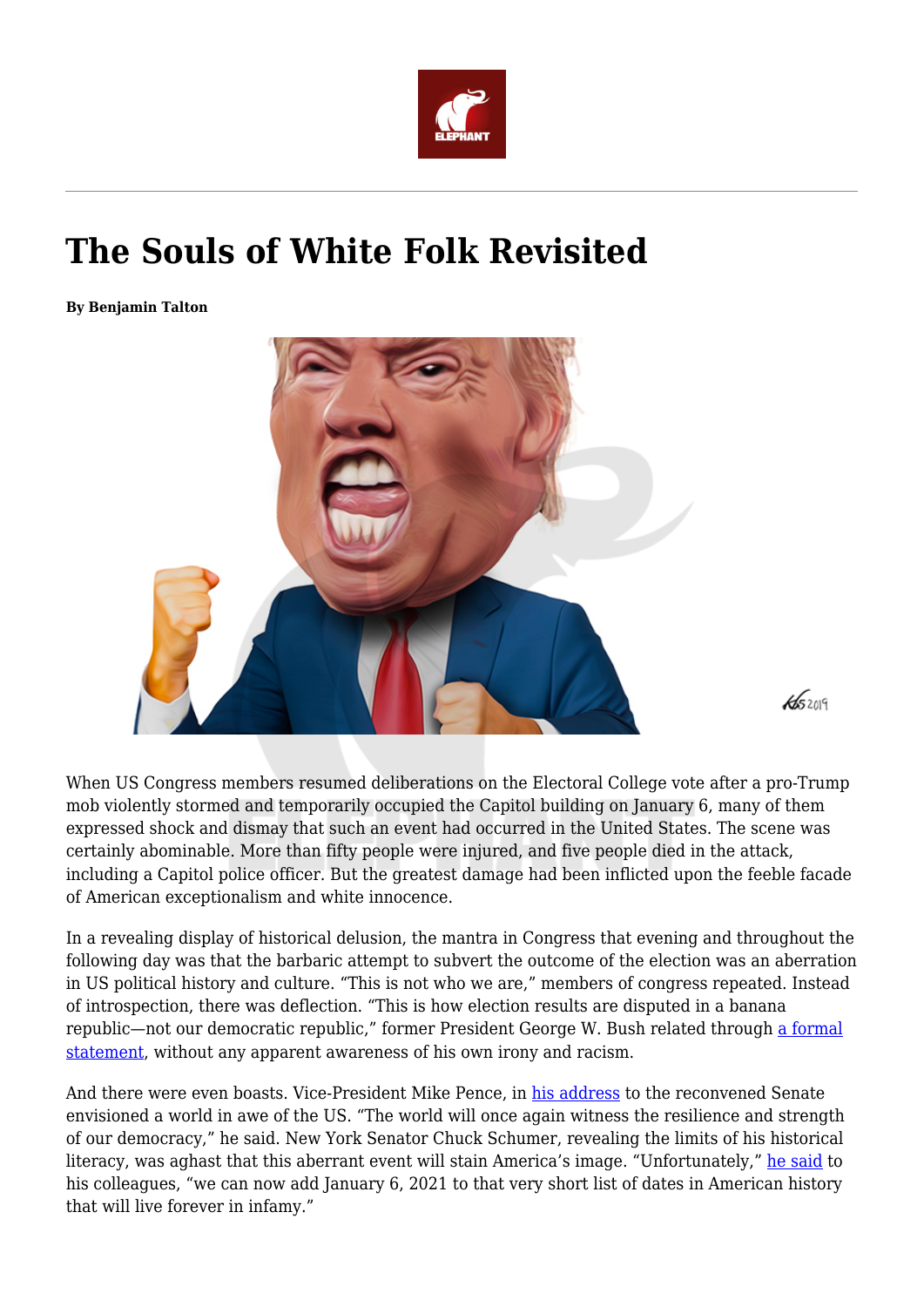A half a century ago, at another historical inflection point, Dr. Martin Luther King Jr. wisely recognised these delusions as the property not simply of the United States, but of the West more broadly. The US, he discovered, shared with European states and their imperialist outposts in Africa and the Caribbean a near pathological determination to dress up labour exploitation, gross materialism, militarism, and white supremacy as democracy. We are at a similar historical moment.

This myth of exceptionalism and white superiority continues to yoke the white working class in the US and elsewhere—France, Britain, Brazil, and in South Africa, among other places—to an economic system that is destroying them. King, in his time, implored us to recognize this fact. Today, he would remind us that what Americans saw on January 6 was a domestic variant of a world problem of persistent adherence to white supremacy casually cloaked in political and economic grievance.

The US, like South Africa, needed collective myths to fuel its national pride, and allow its leaders the self-assurance they displayed. Their myopic sense of exceptionalism fueled their claims to superiority vis-à-vis the rest of the world. The same internal inhibitors to self-reflection allowed Donald Trump to label country's "shitholes" and former President Bush to dismiss others as "banana republics." This absence of self-reflection compounded by delusion inspired the pro-Trump whitenationalist mob to attack the US Capitol building in an act of domestic terrorism.

We can learn from King's prescient admonition for white Americans, Western Europeans generally, to recognise the inevitable calamity that will result from the ease with which they hold aloft the banner of racial superiority, while they trod aggressively toward an all-encompassing conflagration. King offered an alternative path forward borne of his engagement with non-violent movements in Asia and Africa to end of European imperialism, and the movement in the US against racial segregation and economic exploitation.

King's analysis of global white supremacy grew increasingly astute in the early 1960s, through his involvement in initiatives to end white-minority rule in southern Africa. King was not alone in his thinking. He espoused a philosophy that was in the tradition of the Black social gospel theologians who mentored him, such as Benjamin E. Mays, Howard Thurman, and King's father, Martin Luther King Sr. The inspiration they derived from Mahatma Gandhi's nonviolence was immense, first in his struggle for Indian rights in British-ruled South Africa and then, after 1915, in India, toward its independence from Britain. Others, such as W.E.B. Du Bois, Ida B. Wells, Mary McLeod Bethune, and South Africa's Albert Luthuli, shaped the rich, internationally-oriented intellectual and political environment that nurtured King and shaped his political outlook.

King's goals for the Civil Rights Movement were also consistent with those of his contemporary radical activists who were unsatisfied with arguments for integration into an unaltered American society. His Black social gospel predecessors, as would King himself, insisted that the US social and economic system be understood in its global context, which would evince the necessity of a radical reordering. The global perspective that King and his contemporaries in the Civil Rights Movement gained through their involvement in the struggle against white-minority rule in southern Africa, equipped them to discern the global dimensions of capitalism, white supremacy and resulting forms of creeping authoritarianism.

Part of King's brilliance and his usefulness for understanding the current political moment was his capacity to link culture, philosophy, and national politics within broad, global economic and political structures. In his [speech](https://www.youtube.com/watch?v=j8d-IYSM-08&ab_channel=E.JoesphDoalmsavid) to the First Conference on New Politics Chicago in 1967, King derided the persistent myth of the US as a paragon of justice, equality, and freedom. He diagnosed America's social malady as a "triple-prong sickness that has been lurking that is the sickness within our body politic from its very beginning. That is the sickness of racism, excessive materialism and militarism. Not only is this our nation's dilemma, it is the plague of Western civilisation."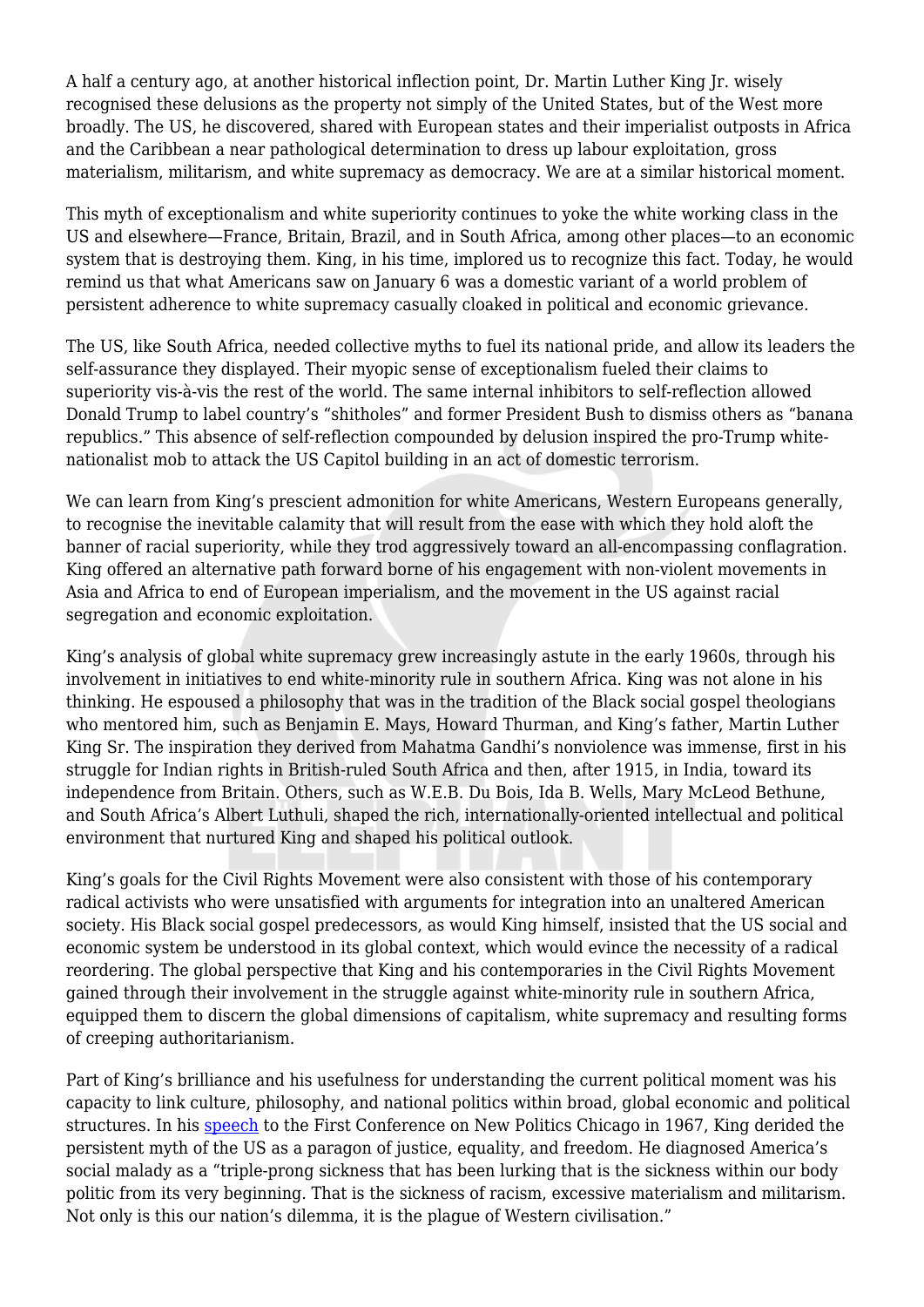King did not issue diagnoses without prescriptions for a more healthful body politic. He strove toward the realisation of what he referred to as the "Beloved Community," built on justice and equality. Toward that end, we must be honest about and learn from our own history.

King warned that it was detrimental to the US to continue to deny that "capitalism was built on the exploitation and suffering of black slaves," and demanded the acknowledgement that capitalism "continues to thrive on the exploitation of the poor, both black and white, both here and abroad." Again, his antidote for this sickness was not mere social integration, but true social justice, which required a radical remaking of American society. "The problems of racial injustice and economic injustice," he argued, "cannot be solved without a radical redistribution of political and economic power." What he called for, in other words, was a social revolution.

King's internationalism and the deepening sophistication of his social analyses in a global context were most fully displayed in his [Human Rights Day address](http://www.rfksafilm.org/html/speeches/pdfspeeches/14.pdf) at Hunter College in 1965, in which he warned that the delusion of superiority and exceptionalism among white South Africans was propelling that country toward internal violence, as he feared it would among whites in the US. The prospect of white violence prompted King to muse on the image of the African savage in the European imagination, reinforced by innumerable books, motion pictures, and magazine photos. He lamented that this figment of Africa as home to backward savages had persisted for more than a century despite the nimiety of facts that controverted it.

King contrasted the African-savage narrative with Europe's well-documented economic and political savagery on the African continent: "Africa does have spectacular savages and brutes today, but they are not black. They are the sophisticated white rulers of South Africa who profess to be cultured, religious, and civilised, but whose conduct on philosophy stamp them unmistakably as modern-day barbarians."

He feared that the persistence of these brutes, these barbarian white rulers would propel South Africa toward a race war, as Africans exhausted all peaceful routes to liberation and selfdetermination. To forestall or, even better, prevent such an outcome, King called for an international moral coalition against white-minority rule in southern Africa. "The leaders of South Africa's openly and virulently racist regime were very specific about their intention to secure and maintain white dominance in the country. Quoting Prime Minister Verwoerd [of South Africa]: 'We want to keep South Africa white.' Keeping it white can only mean one thing, namely white domination, not 'leadership,' not 'guidance,' but control, supremacy."

King neatly summed up apartheid's corrosive efficiency for securing white political and economic power in the country, while ensuring a stable reserve of cheap Black labor. Rather than a southern outpost of Western civilization, as many South African leaders claimed, their country's social and economic system made it, as King put it, "a formidable adversary of human rights."

He emphasised his endorsement of international sanctions against South Africa, in this speech. Although the push for sanctions in the US would fail to shift the US government's position on South Africa until the 1980s, King recognised the potential for a sanctions campaign, beyond the specifics of its immediate goal to cripple the apartheid regime, to form the basis of a global movement; what he called an "international alliance of all peoples of all nations against racism."

As the minister extolled the virtues of sanctions, he singled out the US for its hypocritical and economically gratuitous embrace of South Africa. There had always been quick and deliberate US action in international events when the US believed its interests were at stake. He said that when the US invaded the Dominican Republic, which took place that year, it showed what it was capable of doing if willing. "We inundated that small nation with overwhelming force, shocking the world